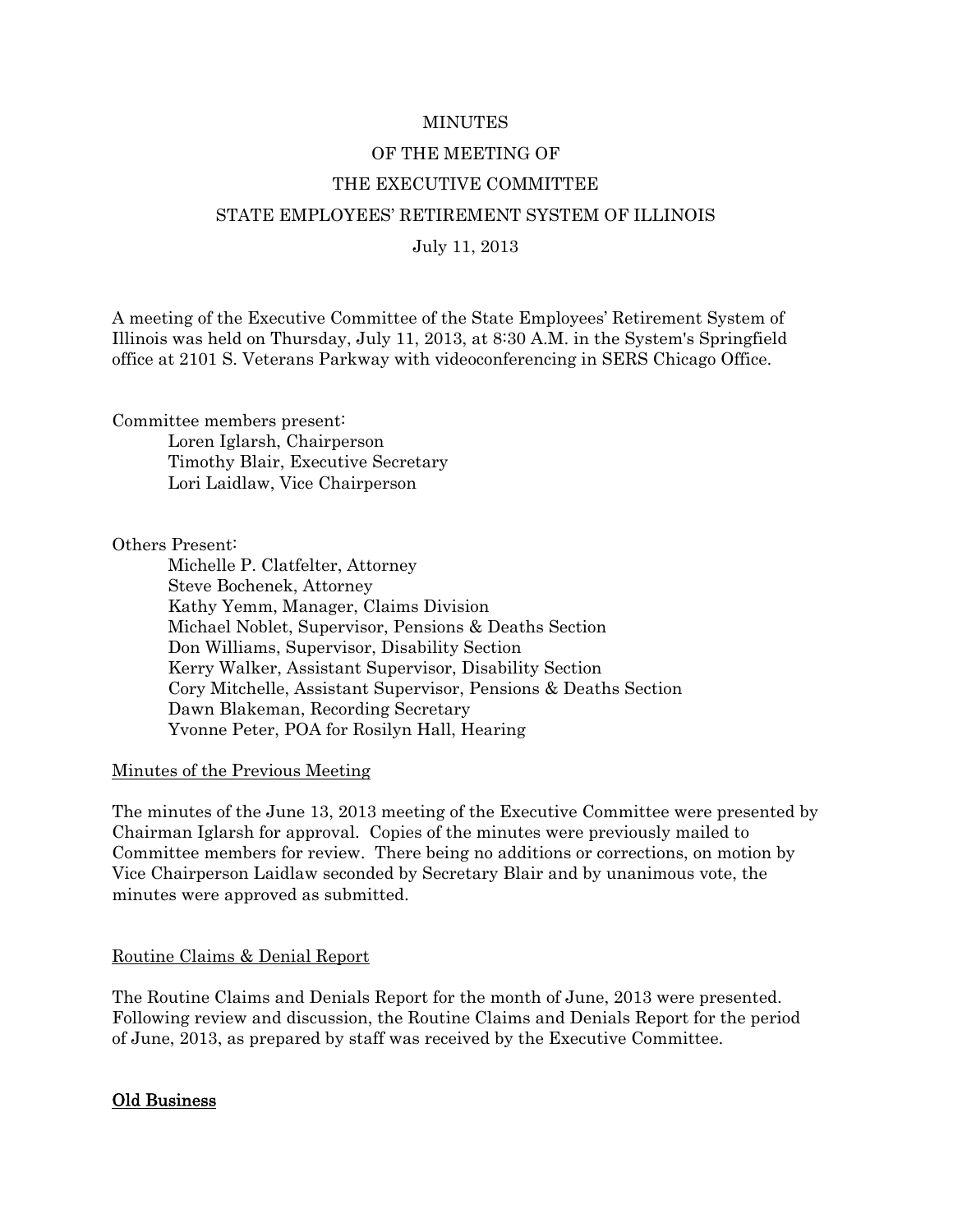| Phillip J. Saupe |  | Pension/Reciprocal |  |
|------------------|--|--------------------|--|
|                  |  |                    |  |

 On June 1, 2012, Mr. Saupe retired under the Reciprocal Act with the State Employees' Retirement System (SERS) and State Universities Retirement System (SURS).

 Based upon a review of the file and information submitted, the Executive Committee finds Phillip Saupe is receiving a retirement annuity as of June 1, 2012 and during the application process for his retirement annuity, he indicated he wanted to retire under the reciprocal option.

 Mr. Saupe was initially paid \$5,883.76. After the reciprocal exchange was complete it was determined a proportional reduction was necessary because his combined benefits exceeded the 80% maximum. His benefit from SERS was reduced to \$5,491.01.

 In a letter dated November 9, 2012, Mr. Saupe sent in a written request to appear before the Executive Committee to appeal the reduction of his SERS pension.

 Mr. Phillip J. Saupe along with his friend, Mr. Bruce Bialorucki, appeared before the Committee during the December 6, 2012 meeting. A personal hearing was accomplished and a record of this hearing has been made a part of the member's file.

 He stated he doesn't believe that he made any errors and that he should not be punished for our errors.

 Following a review of the file and some discussion, the Committee has recommended that the appeal of Phillip J. Saupe be deferred so that the Supervisor of the Pension Section can contact the SURS office to verify that Mr. Saupe could change his retirement within the provisions of the law. He also wants to transfer creditable service to SERS under the provisions of SB65 providing the Police Funds of Benton and Mt. Vernon approve the repayment and transfer under the provisions of SB65.

 The Pension Section Supervisor reported that the Police Fund of Benton did not approve the request of Mr. Saupe to purchase his time in their fund and therefore Mr. Saupe was not able to get to 30 years which would enable him to draw an immediate pension from SURS. The Committee directed the Pension Section Supervisor to contact Mr. Saupe to find out if he wanted to withdraw his appeal.

 Following a discussion pertaining to the e-mail Mr. Saupe sent for the Executive Committee, the Committee agreed that Mr. Noblet should contact our reciprocal retirement systems' to see what they would do in this unique situation and report back to the Committee at the August meeting.

Michelle Flowers **Community Occupational Disability** 

 Michelle Flowers works for a state agency and a medical leave of absence was granted.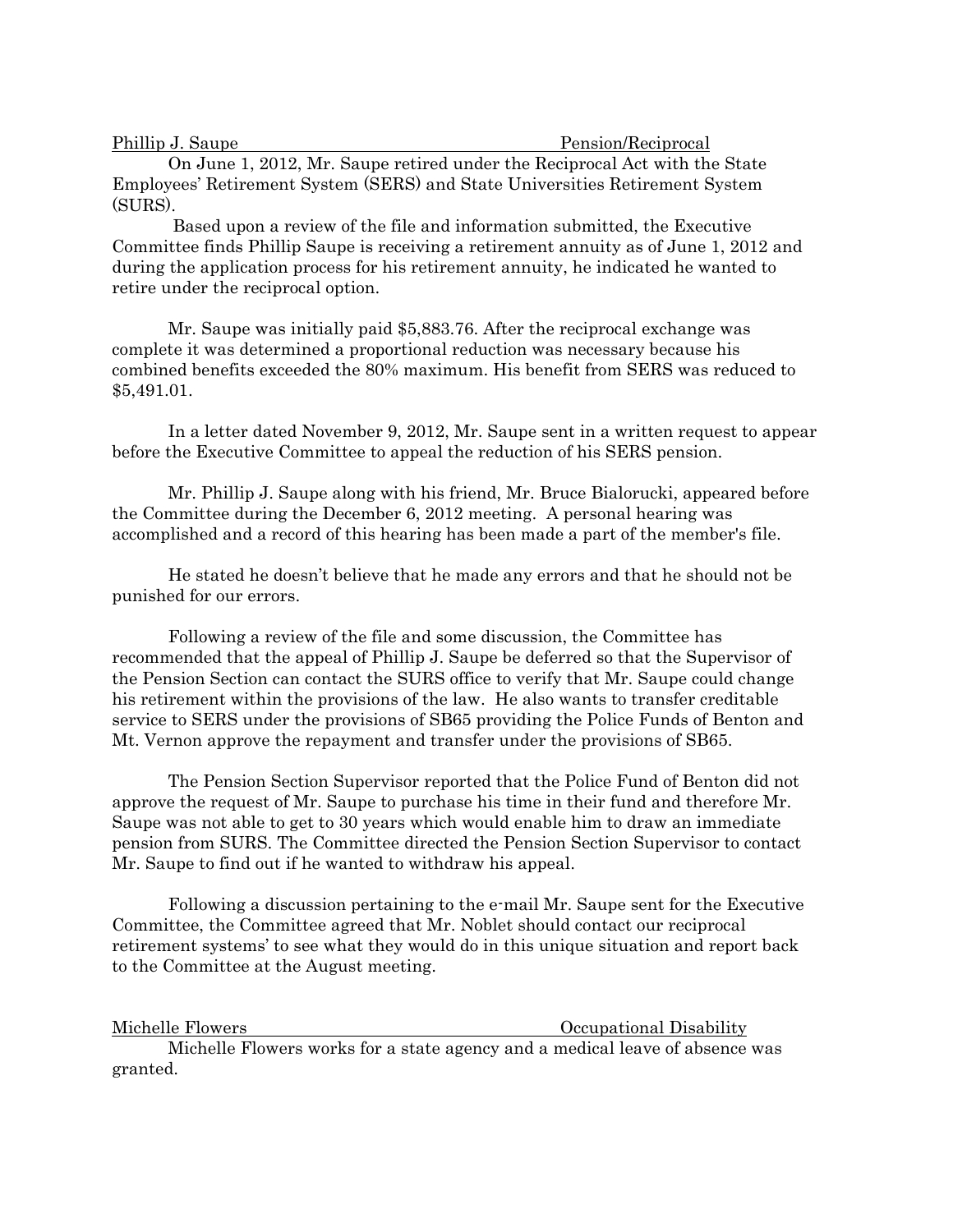Based upon a review of the file and information submitted, the Committee finds Ms. Flowers works for a state agency, and was granted a medical leave of absence.

 On June 10, 2012 the System's medical consultant reviewed the entire file. The review indicated the medical information in the file failed to substantiate a disability.

 Pursuant to the denial of disability benefits, Michelle Flowers requested and previously attended a personal hearing with the Executive Committee.

 Ms. Flowers explained the job duty statement was incorrect and that she would get more medical information.

 The Committee agreed to have Ms. Flowers complete a new job duty statement. SERS also agreed to have her supervisor do the same. The information would then be sent to the Disability Supervisor for review. Ms. Flowers also agreed to send additional medical records for review.

 The Committee agreed to defer this matter at this time in order to obtain the additional information.

Additional information was received and reviewed.

 Following discussion, the Committee agreed to refer this matter to SERS Attorney for a recommendation based on the facts and findings in file for presentation at the next meeting.

 The System's attorney submitted a recommendation to deny based on the facts and findings on file for the Committee's review. Following discussion, on motion by Executive Secretary Blair, seconded by Vice Chairperson Laidlaw, and by unanimous vote, the Committee accepted Recommendation No. 2013-001.A copy of this recommendation has been made a part of the member's file.

 Ms. Flowers had a personal appeal on October 11, 2012. She was appealing the denial of her future occupational benefits. Her claim was deferred so additional evidence could be obtained. The additional medical was submitted and reviewed by the System's medical consultant on December 16, 2012 who determined that the medical information failed to substantiate a disabling condition. On February 14, 2013, the Executive Committee reviewed the appeal of the denial and denied her claim. Ms. Flowers is now requesting a re-appeal of the denial.

 Following a review of the file and some discussion, Vice Chairperson Laidlaw moved to approve Ms. Flowers request to re-appeal the denial. Chairman Iglarsh seconded the motion and all were in favor.

 On February 14, 2013, the Executive Committee reviewed the appeal of the denial and denied her claim.

 Ms. Flowers is now requesting another re-appeal of the denial as she has new medical to present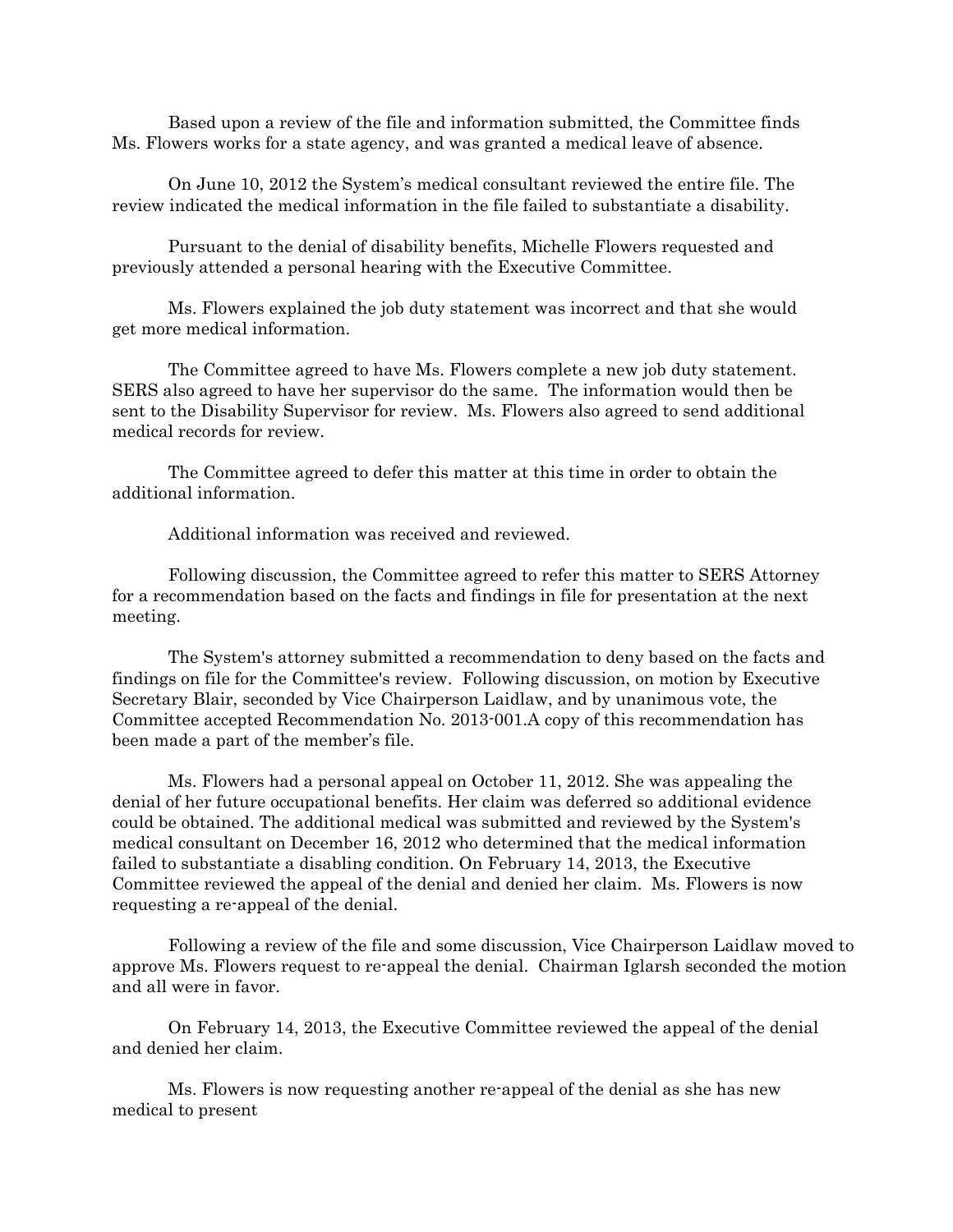Following a review of the file and some discussion, Vice Chairperson Laidlaw moved to approve Ms. Flowers request to re-appeal the denial of the re-appeal. Chairman Iglarsh seconded the motion and all were in favor.

# New Business

Rosilyn Hall Temporary Disability Overpayment Yvonne Peter has Power of Attorney for her Mother Rosilyn Hall and has requested in a letter dated June 6, 2013 to attend a personal hearing with the Executive Committee.

 Ms. Peter's attended a personal hearing and proceeded to explain her mother has Dementia/Alzheimer and is unable to completely understand what is going on or appeal on her own. She explained when the annual statement arrived it said her mother could take a refund of contributions, she felt relieved thinking she would have help to care for her mother. She stated her mother had endowed several operations to correct the injury that was the cause of her occupational disability and to this day she still has to wear a brace on her right arm.

 The disability Supervisor Mr. Williams explained to Ms. Peter's that her mother incurred an overpayment of temporary disability benefits from SERS due to her approval of Workers' compensation benefits for the same time period. After Ms. Hall received the lump sum payment from Workers' compensation in 1996, SERS employees then attempted to contact Ms. Hall by letters and phone regarding the overpayment. However, after several unsuccessful attempts of collection through SERS and two Collection Agencies, SERS placed an Involuntary Withholding order with the State of Illinois Comptroller's office against Rosilyn Hall's social security number.

 Ms. Peter said she now understands why the warrant was intercepted however, she still could use the money if there was any way SERS could help her out it would be a blessing.

 After some discussion it was determined that SERS will research Ms Hall's disability further by contacting her doctors and having them forward any additional information to the Disability Supervisor for review.

 The Committee agreed to defer this matter at this time in order to obtain the additional information.

| Sandra Evering |
|----------------|
|                |

Pension /Rule of 85

 Sandra Evering has applied for a retirement annuity from the System to be effective May 1, 2013 with the rule of 85.

 Based on a review of the file and information submitted, the Committee finds Sandra Evering worked for a state agency and resigned from her position.

 Prior to application for her retirement annuity, Ms. Evering came to the office to talk with a counselor and received an estimate at that time. This estimate indicated Ms. Evering qualified for a retirement annuity under the "Rule of 85" the end of April, 2013.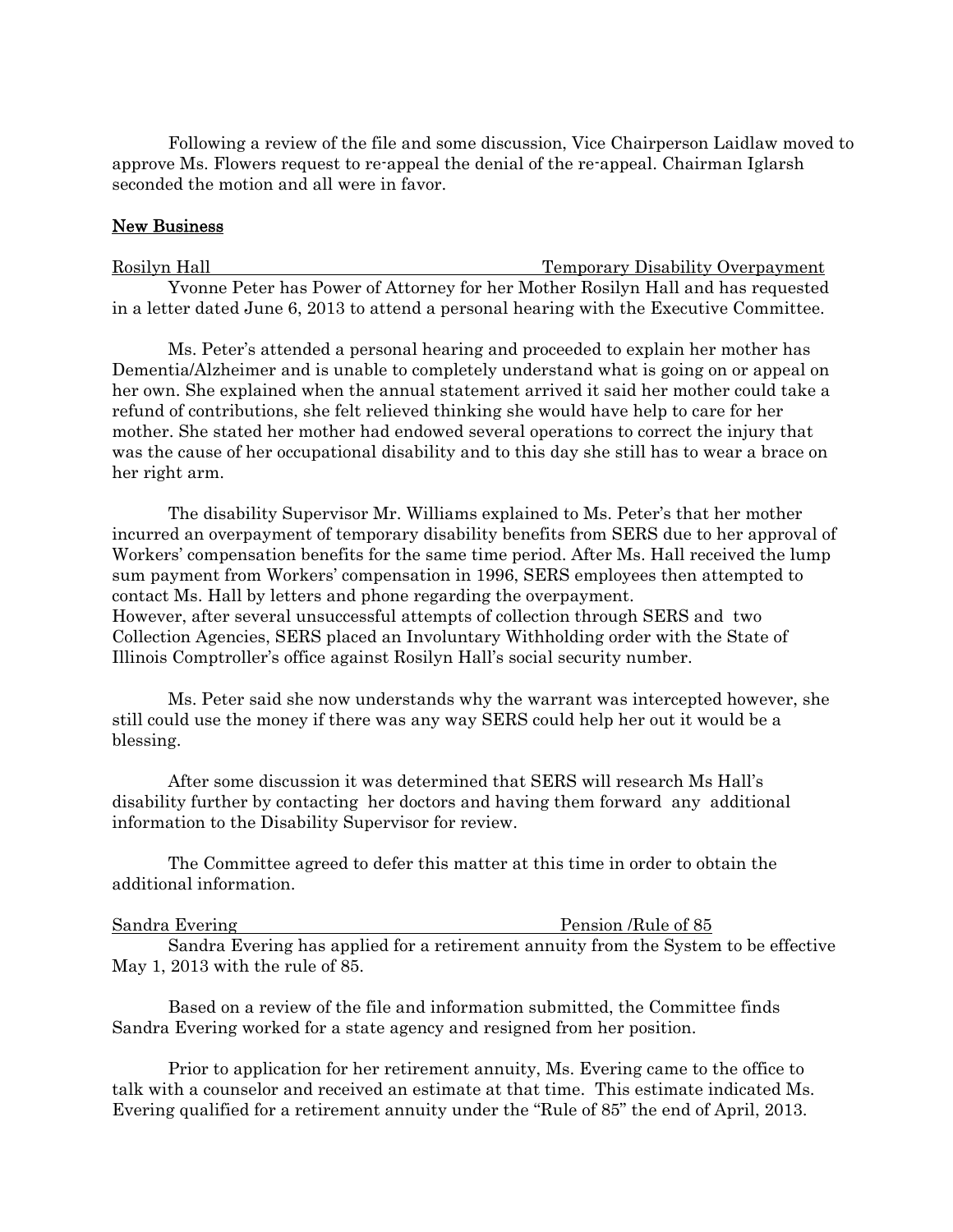However, when Ms. Evering's pension was ready to be calculated, it was discovered that she was .75 months short of meeting the Rule of 85.

 If Ms. Evering's retirement annuity application is processed without the "Rule of 85" it would cause her retirement annuity to be reduced for age because she is short of meeting the "Rule of 85" by .75 months of service credit.

 Sandra Evering has submitted a written appeal requesting that her .75 months of service credit be granted to her for free so she meets the Rule of 85 and is eligible to retire without a reduction for age.

 After discussion the Committee recommended the appeal of Sandra Evering's request for an additional .75 months of service credit be denied and recommended approval to waive the reduction for age.

 Following a review of the file and some discussion, Secretary Blair moved to deny the .75 months of service credit and approve the waiver for the reduction for age. Vice-Chairperson Laidlaw seconded the motion and all were in favor.

#### Betty Burnett Survivor Benefits

 Betty Burnett has been receiving a survivor annuity from her deceased husband Bernard Brown since January 19, 2003.

 Based on a review of the file and information submitted, the Committee finds Betty Burnett has been receiving a survivor annuity since January 19, 2003.

 She remarried in 2007 to state retiree Ivan L. Burnett. Mr. Burnett passed away on May 20, 2013. Mrs. Burnett is now requesting to receive both survivor benefits.

 After discussion the Committee finds that the law states: "If a survivor's annuity beneficiary becomes entitled to a widow's annuity or one or more survivor's annuities or both such annuities, the beneficiary shall elect to receive only one of such annuities."

 Therefore, the committee has recommended to deny, Mrs. Burnett's request to receive both survivor benefits.

 Following a review of the file and some discussion, Vice Chairperson Laidlaw moved to deny the appeal of Betty Burnett to receive two survivor benefits. Secretary Blair seconded the motion and all were in favor.

Roy Hughes Occupational Disability/12months Roy Hughes works for a state agency and a service connected leave of absence was granted.

Mr. Hughes' claim for disability benefits was denied due to failure to apply for occupational disability benefits within the proper time frame.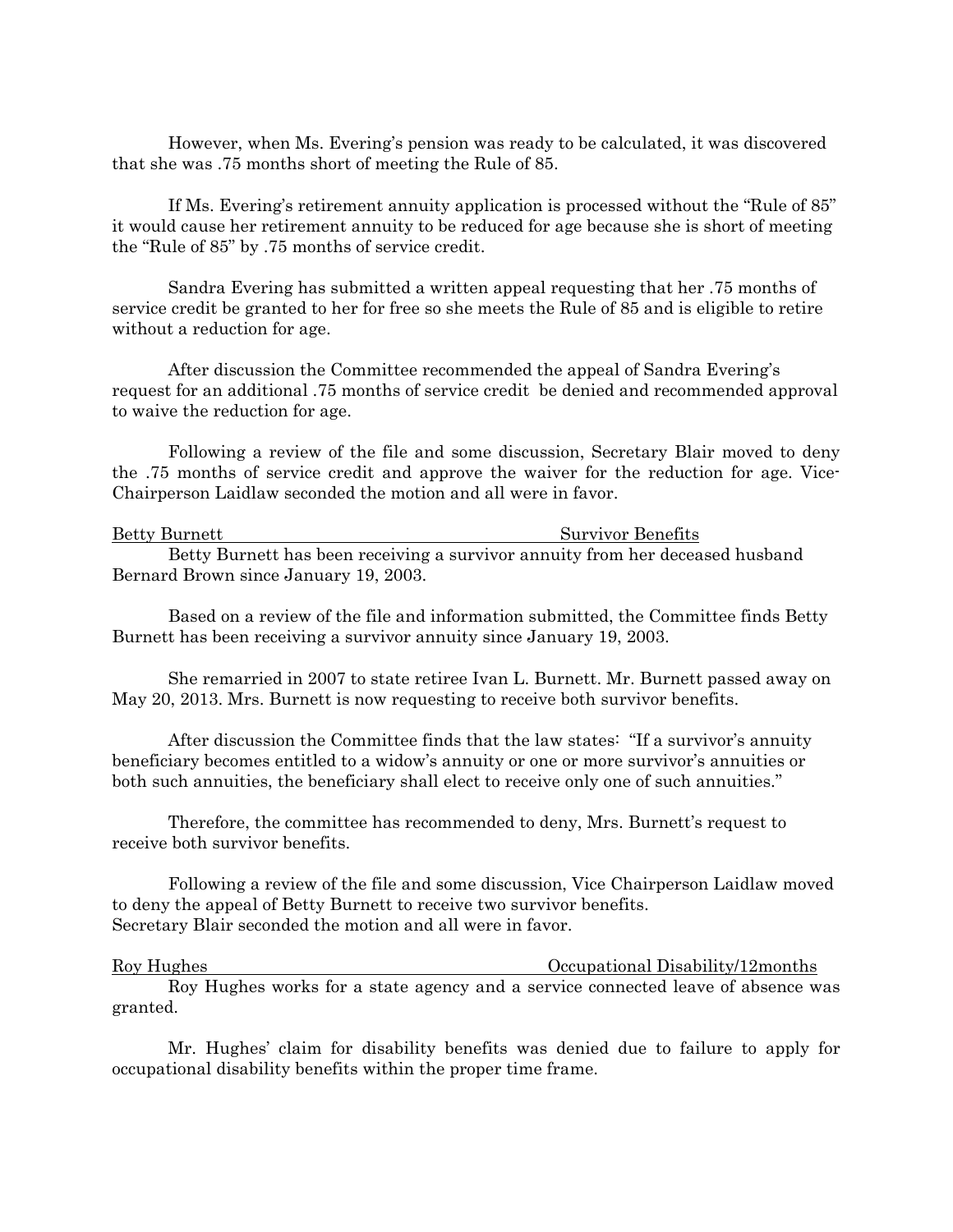Based upon a review of the file and information submitted, the Committee finds Roy Hughes works for a state agency and a service connected leave of absence was granted.

The System did not receive the employee's application for disability benefits within the time limitation pursuant to occupational disability benefits as noted in 40 ILCS 5/14- 123, therefore the application was denied.

Mr. Hughes requested a written appeal pursuant to the denial of disability benefits due to late filing. Information was received with the appeal request which lists the reasons the employee failed to file on a timely basis.

 Based on the facts of this case and information submitted, Vice Chairperson Laidlaw moved approval of the appeal of Roy Hughes for a waiver of the twelve month filing limitation for occupational disability. Chairman Iglarsh seconded the motion, and all were in favor.

Rita McClusky Non-Occupational Disability/Re-Appeal Rita McClusky works for a state agency and a medical leave of absence was granted.

 Ms. McClusky's claim for disability benefits was denied based on a review of medical documentation from treating medical sources.

 Ms. McClusky's file was reviewed by the System's medical consultant on 10/10/12, 12/9/12 and it was determined the records in file did not establish a disabling impairment. Based on the medical documentation available, Ms. McClusky's claim for disability benefits was denied.

 Rita McClusky requested a written appeal pursuant to the denial of disability benefits.

 In a written appeal letter dated December 12, 2012 she explained she has more medical information and would forward them right away and that her counselor would also be available by phone.

 The additional medical information was received and on 01/09/13 the entire file was reviewed by SERS Medical Consultant who determined that the medical information failed to substantiate a disabling condition.

 Following a review of the file and some discussion, Secretary Blair moved that the appeal of Rita McClusky be denied. Chairman Iglarsh seconded the motion, and all were in favor.

 In a letter received June 12, 2013 Ms. McClusky is requesting a re-appeal for nonoccupational disability as she has new medical she would like considered. Her file has been referred to our Psychiatrist for review.

Informal Conference Process and Procedures/ Illinois Administrative Procedure Act to SERS